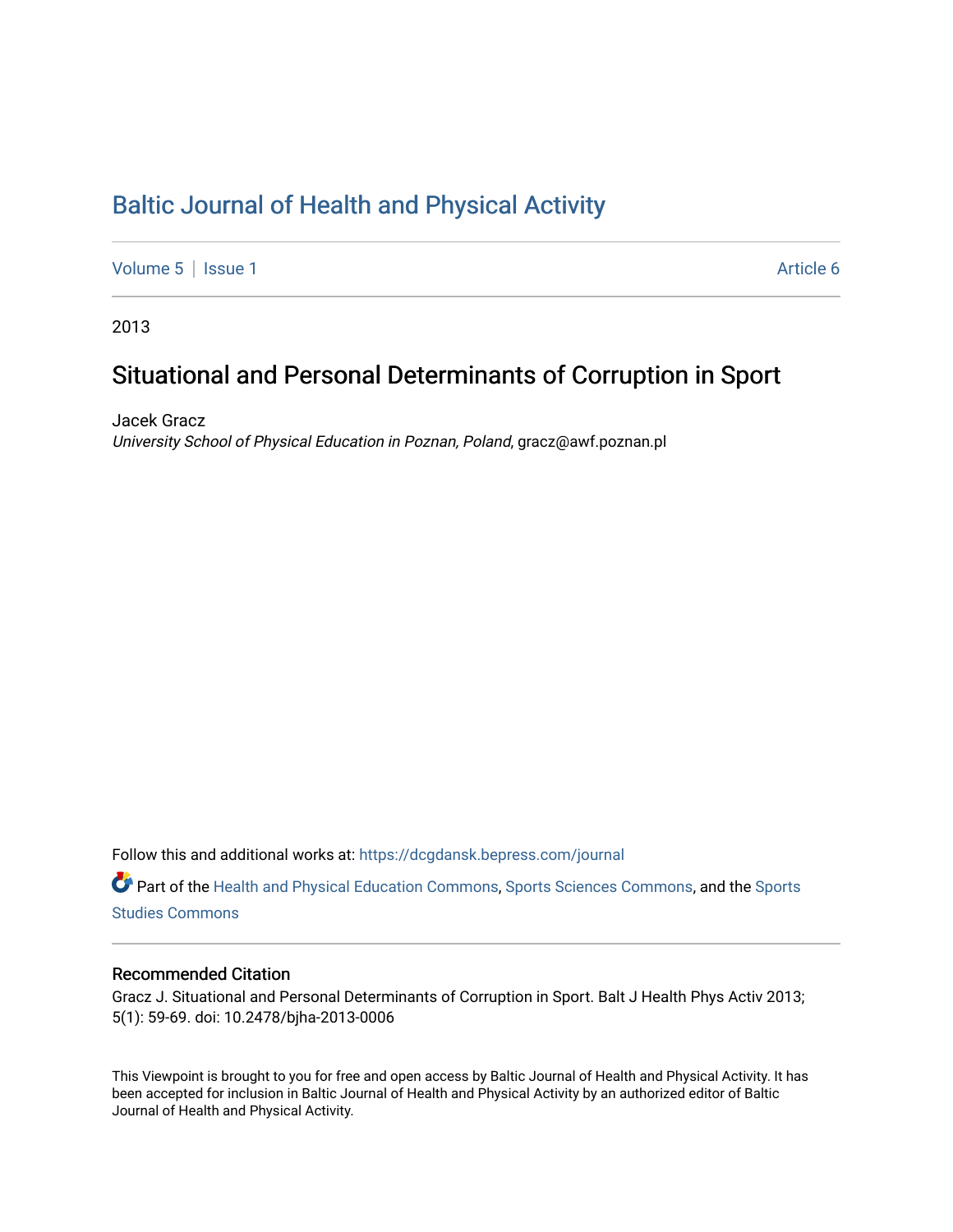

DOI: 10.2478/bjha-2013-0006

|                                                                                                                                                                                                                                                                                           | <b>Situational and Personal</b><br><b>Determinants of Corruption in Sport</b>                                                                                                                                                                                                                                                                                                                                                                                                                                                                                                                                                                                                                                                                                                                                                                                                                                                                                                                                                                                                                                                                                           |
|-------------------------------------------------------------------------------------------------------------------------------------------------------------------------------------------------------------------------------------------------------------------------------------------|-------------------------------------------------------------------------------------------------------------------------------------------------------------------------------------------------------------------------------------------------------------------------------------------------------------------------------------------------------------------------------------------------------------------------------------------------------------------------------------------------------------------------------------------------------------------------------------------------------------------------------------------------------------------------------------------------------------------------------------------------------------------------------------------------------------------------------------------------------------------------------------------------------------------------------------------------------------------------------------------------------------------------------------------------------------------------------------------------------------------------------------------------------------------------|
| <b>Authors' Contribution:</b><br>A - Study Design                                                                                                                                                                                                                                         | <b>Jacek Gracz</b>                                                                                                                                                                                                                                                                                                                                                                                                                                                                                                                                                                                                                                                                                                                                                                                                                                                                                                                                                                                                                                                                                                                                                      |
| B - Data Collection<br>C - Statistical Analysis<br>D - Data Interpretation<br>E - Manuscript Preparation<br>F - Literature Search<br>G - Funds Collection                                                                                                                                 | University School of Physical Education in Poznan, Poland                                                                                                                                                                                                                                                                                                                                                                                                                                                                                                                                                                                                                                                                                                                                                                                                                                                                                                                                                                                                                                                                                                               |
|                                                                                                                                                                                                                                                                                           | Key words: sport situation, corruption, psycho-social aspects                                                                                                                                                                                                                                                                                                                                                                                                                                                                                                                                                                                                                                                                                                                                                                                                                                                                                                                                                                                                                                                                                                           |
|                                                                                                                                                                                                                                                                                           | <b>Abstract</b>                                                                                                                                                                                                                                                                                                                                                                                                                                                                                                                                                                                                                                                                                                                                                                                                                                                                                                                                                                                                                                                                                                                                                         |
|                                                                                                                                                                                                                                                                                           | Maximization of action, social acceptance, long-lasting training, competition, and mo-<br>tor activity are usually mentioned among situational dimensions. Taking into account<br>that all human actions, inclusive of the corruptive ones, have their psycho-social as-<br>pect and, according to the paradigm of interactive psychology, belong at the same<br>time to the social and psychological reality, it might be expected that the dimensions<br>of a competitive sport situation may be significantly decisive to the manner of formula-<br>tion and realization of sport goals. In conclusions of the research the author presents<br>that the level of inclination to corruption is significantly differentiated among particular<br>sports and disciplines. Among the basic individual features of sports people that might<br>promote corruptive behaviour one may mention the need of success, the desire for<br>easy life and a fear of sports and life defeats. Any attempts of an efficient diagnosis<br>and prevention of the phenomenon of corruption in sport besides penalization should<br>be made with consideration of psycho-social aspects. |
| Word count: 3.407<br>Tables: 1<br>Figures: 7<br>References: 20                                                                                                                                                                                                                            | Received: January 2013<br>Accepted: February 2013<br>Published: March 2013                                                                                                                                                                                                                                                                                                                                                                                                                                                                                                                                                                                                                                                                                                                                                                                                                                                                                                                                                                                                                                                                                              |
| <b>Corresponding author:</b><br>Prof. dr hab. Jacek Gracz<br>University School of Physical Education, Dep. of Sport<br>Chair of the Humanistic Foundations of Physical Culture<br>61-871 Poznań, Poland, ul. Królowej Jadwigi 27/39<br>Phone: +61835-52-55<br>E-mail: gracz@awf.poznan.pl |                                                                                                                                                                                                                                                                                                                                                                                                                                                                                                                                                                                                                                                                                                                                                                                                                                                                                                                                                                                                                                                                                                                                                                         |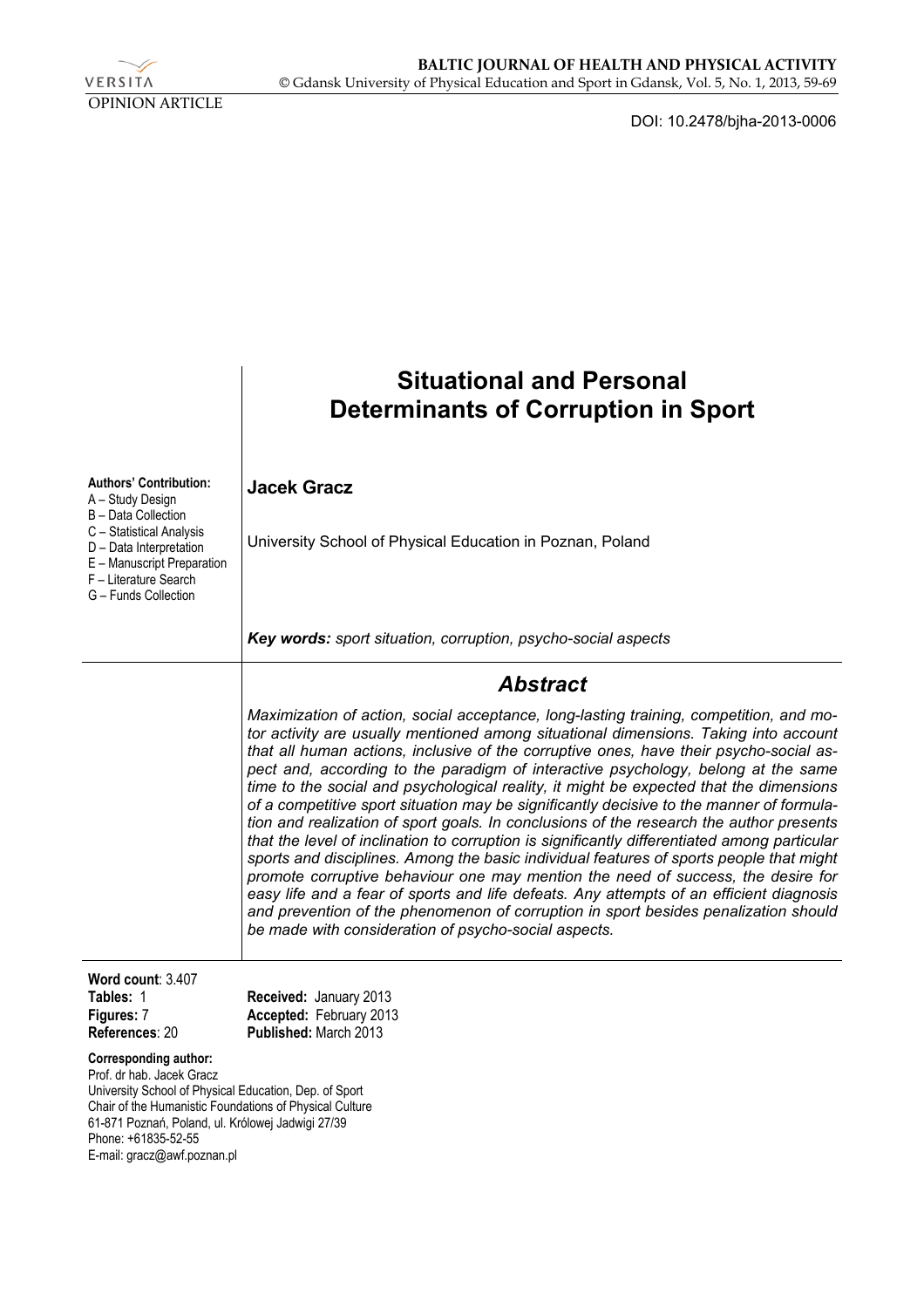#### **Introduction**

Description and research of reasons for corruption in sport in psychological categories requires outlining several general basic concepts. The first one is related to psychology itself, which may be considered as a science dealing with activities of a man and a man as a subject of these activities. A man always acting in a definite situation becomes, therefore, a distinguished part of the said situation [1]. Such an idea of the subject of psychology makes a basis for defining the problems of psychology of sport, which deals with the description, explanation, forecasting, and also supporting or, as a need arises, correcting the action of a man in the sport situation [2].

For the purposes of the present paper a sport situation is considered as making a part of professional sport, in which both the situational dimensions and the properties of sports people are subject to psycho-social regulation of a particular kind [3]. The concept of psychosociality means that the dimensions of the sport situation are an intrinsic property of an individual, constituting the so-called mental reality and, at the same time, the property of the environment making a "social reality". Thus, the activity of sport people is always considered as a resultant of their mental features and the specific dimensions of the sport situation.

The point of view presented here complies with the assumptions of the Magnusson and Endller interactive psychology [4], thus being also related to pathological activities in sport, inclusive of sport corruption. It may be represented by the following formula:

#### *corruption activities = f (sport situation dimensions × mental feature of an individual)*

According to the above formula, sport corruption depends on two variables, namely the sport situational dimensions and mental features of sport people. Let us briefly characterize both these variables.

#### **Social-Situational Aspects of Sport Corruption**

An analysis of the psycho-social dimensions of a competitive sport situation may, in our opinion, improve an understanding of some of the mechanisms of corruptive actions in sport. Among the above mentioned situational dimensions usually the maximization of the action, social acceptance, long-lasting training, competition, and motor activity are mentioned [5]. Taking into account, as before, that all human actions, inclusive of the corruptive ones, have their psychosocial aspect and, according to the paradigm of interactive psychology, belong at the same time to the social and psychological reality, it might be expected that the dimensions of a competitive sport situation mentioned above may be significantly decisive to the manner of formulation and realization of sport goals. In other words, a man subject to the pressures aimed at maximizing his/her activity, subject to social appraisal converting itself to rewarding the successes and punishing the failures, and forced to competing with other people endeavouring after victory and, additionally, conscious of large effort aimed at his/her training, which is typical of competitive sport, may come to the conviction that the end justifies the means. This is the case of all the sport people and must not be considered as a new phenomenon, appearing in recent years.

According to historical data, already in the distant past sports competition was not free from corruption. Even in past times sport had its mercantile dimensions. What other opinion might be drawn knowing that the winners from Olympus, apart from olive branches and wreath obtained rich prizes? In Athens it was 500 drachmas, in other cities they were free of taxes or obtained maintenance until the end of their lives, together with their families. They obtained houses or significant offices. According to sources, some Olympic victories were won by fraud. Eupolos from Thesallia and Kalippos from Athens were punished with fine for bribery of their competitors. Damomikos from Eliada paid his competitors thus ensuring his son's victory in wrestling. The Ephesians bought over Sotades, the run winner, in order to incline him to acknowledge their town as his home city, etc. [6]. Further similar examples may be cited.

Without depreciating importance of ancient athletics contests, it should be noted that endeavours to the sport and life success, manifesting itself by maximization of action and the will to be better than others, are one of the reasons for moral relativism in competitive sport, irrespective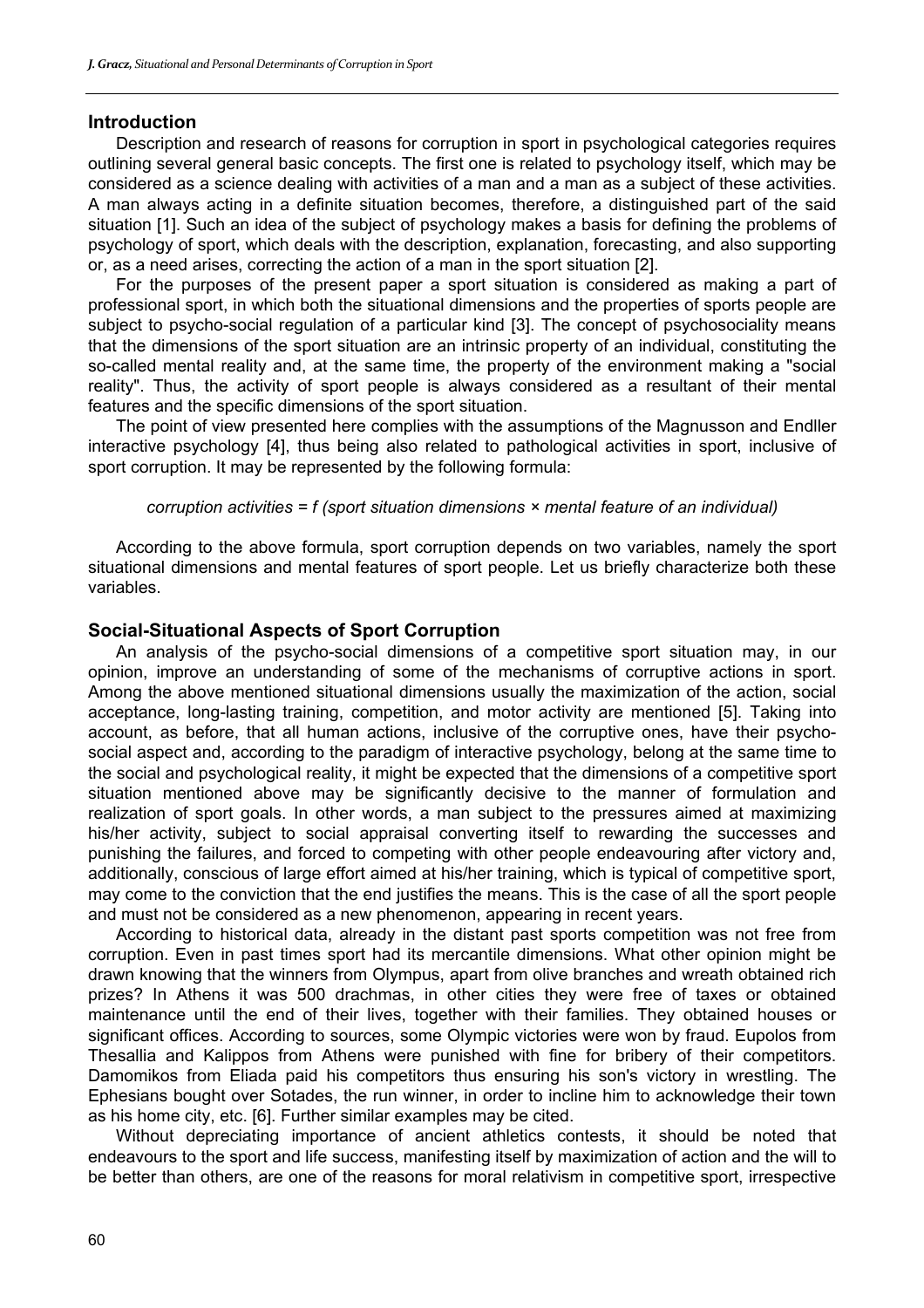of the epoch. Moreover, it should be remembered that sport is like the extra-sport reality surrounding it. Meantime, according to the opinion of the European Bank for Reconstruction and Development from 1999 [7], every third company pays bribes in order to achieve tax exemption or prolongation of loan repayment, with an average amount of the bribe reaching up to 2.5 per cent of the company's yearly income. Among the areas of public activity where corruptive actions have been disclosed there are many social life environments and domains, inclusive of sport [c.f. 7, 8, 9]. Hence, the corruption dimensions of competitive sport situation are, in many cases, intensified by the current extra-sport social context [c.f. 10].

In an attempt to specify sport situations the most susceptible to corruption, based on the most frequent information related thereto in the media, one might mention the following [c.f. 11]:

- agreeing the competition result beyond the sports field, occurring mainly in team competition (commonly called "selling the game");
- making a bet for a result agreed before the competition. This may occur in the case of any competitions being a subject of a professional bookmaker bet;
- handing over bribes to the persons responsible for assigning sports events to particular organizations (such an objection was raised to several members of the International Olympic Committee who received benefits for supporting the towns soliciting organization of the event); situations typical of the other fields of the economic life (e.g. the situation of the former chairman of the Polish Volleyball Association, who was blamed for omission of settlement of the State subvention);
- unclear criteria of assigning sports licences (a licensing system is obligatory among others in football or cinder-track racing) although legal regulations might indicate another decision.

A question arises if appropriate legal instruments exist to enable recognizing and penalizing such phenomena, taking account of the sport corruption specificity, or if proper mechanisms exist that could prevent such situations [c.f. 12, 9]. Nevertheless, such a question is rather aimed at other domains dealing with the sports corruption phenomenon. Hence, let us focus on its psychological-subjective aspects.

## **Psychological-Subjective Aspects of Sport Corruption**

According to the previously presented paradigm of interactive psychology, the final effect of our action is similarly or even mainly determined by subjective variables other than the situational ones [1]. In other words, a man with his/her individual features is the subject of actions undertaken by him/herself, although his/her goals and tasks are always realized in a definite situation. Hence, without much risk, one may assume that an individual's mental features, among others his needs, motivation, attitudes, and values are decisive for the final choice of sport goals and tasks, inclusive of the ones a of sport-corruptive character.

Up to now we have mainly focused on the discussion of the social-situational conditions of sport corruption. At present let us attempt to disclose its psychological-subjective aspects. Disregarding O.P. Zięba's thesis [13] that human nature is corruptibilis, let us review psychologists' opinions on the subject. One of them assumes that everyone has a potential possibility of being a saint or sinner, an altruist or egoist, an honest person or offender. Ultimately, these are the conditions we are subject to that are decisive for the real choice among these options. It should be noticed, however, that our capabilities may spontaneously turn to our disadvantage [14]. The last statement may be illustrated by a catalogue of benefits and losses that may be caused by our potential capabilities or properties. Let us present some of them below [c.f. 14 ].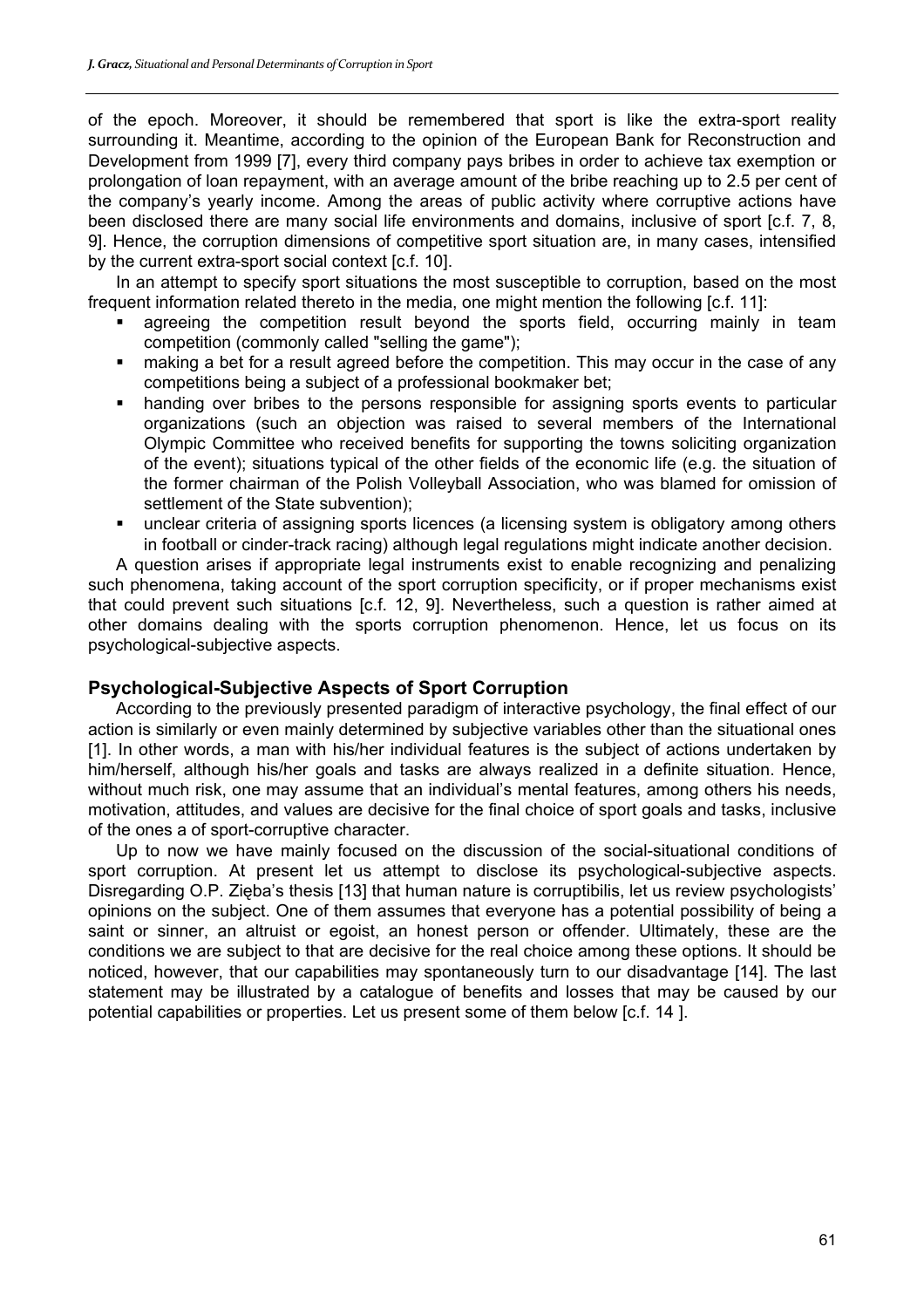| No | The properties             | Advantage                                                | Loss                                                            |
|----|----------------------------|----------------------------------------------------------|-----------------------------------------------------------------|
| 1. | The need of safety         | the feeling of life stability and health                 | experience of hazards                                           |
| 2. | The need of affiliation    | the action in community                                  | conformism and alienation                                       |
| 3. | The need of love           | experience of affections                                 | envy and vengeance                                              |
| 4. | The motive of achievements | good working, innovative approach                        | fear of defeat, desire to beat others                           |
| 5. | Self-appreciation          | pride in achievements                                    | feeling of incompetence                                         |
| 6. | Memory                     | ability of avoiding former errors                        | feeling grudge, ponderings over former<br>unpleasant incidents  |
|    | Speech                     | communication, receiving and ex-<br>changing information | spreading rumours and lies, curses                              |
| 8. | Intellect                  | understanding the deepest truths                         | deformation of reality, in which the wrong<br>becomes the right |

| Tab. 1. Benefits and losses that may be caused by our potential capabilities or properties |
|--------------------------------------------------------------------------------------------|
|--------------------------------------------------------------------------------------------|

Another attempt of human nature classification was presented by McGregor [15]. In his opinion in the human nature classification there are two theories: "X" and "Y". According to the "X" theory, people are lazy, irresponsible, unambitious and inclined to wrong from nature. On the other hand, the "Y" theory assumes the opposite, saying that human nature is creative, full of energy, and intrinsically motivated to good activity. A key theory with a view to understanding the psychological mechanisms of corruption may be, in our opinion, the theory of attitudes or, particularly, of the sport activity attitudes [14, 16].

In general, attitude is defined as a relatively constant readiness of an individual to react in a compact and consequent manner with respect to other people and situations. The readiness is visible, first of all, in the judgments and activities with regard to the sphere of the values and social rules that guide people [17]. The structure of attitude includes three components: the cognitive, emotional, and action ones. In other words, attitude, inclusive of the corruptive one, is a resultant of the knowledge of the attitude object, i.e. the **object** the attitude is referred to, the valence with regard thereto (the emotional relationship "+" or "-") and a definite manifested action (of a verbal or motor type). On the other hand, the **subject** of the attitude is the human being having it. Attitudes impose clear dynamism and direction of our activity. Thanks to the knowledge on attitudes, one might, in our opinion, not only better understand the psycho-social aspects of sport corruption but also make attempts to restrain and counteract it. The problem, however, would require a separate and more comprehensive discussion. Here, based on the above mentioned theory of attitudes, we can only state that the sources of corruptive actions in sport may be derived, among others, from the lack of a reliable and internalized knowledge on the life and sport values in emotional ambivalence that favours moral relativism and dishonesty of the sport people that is visible in the tolerance of or even admiring the trickeries in everyday life and sport.

The description of psychological mechanisms of corruption provided by Tyszka [18] may serve as a relevant exemplification of the discussed theory of attitudes with respect to psycho-social aspects of sport corruption. The description includes several types of social behaviour well suited to the sport corruption reality. According to the above cited author, the well-known set phrases make a good reference to the subject, as, for example, "the occasion makes a thief", "a man is known by the company he keeps", "a piece today better than a goose tomorrow", "he that will steal a pin will steal a better thing", "when in Rome do as the Romans do". Let us make attempt to discuss all of the above mechanisms with regard to sport. Hence, saying that "the occasion makes a thief" we assume that there are some social environments distinguished by a high risk, in which the people are subject to corruption temptations to a higher degree. Taking into account a specific motivation to achievements and the dimensions of the competitive sport situation, such environments are generated by people dealing with sport and are a result of the present day principles of competitive sport. Another expression, "a man is known by the company he keeps", says that the company of the persons of doubtful reputation and a specific freedom in handling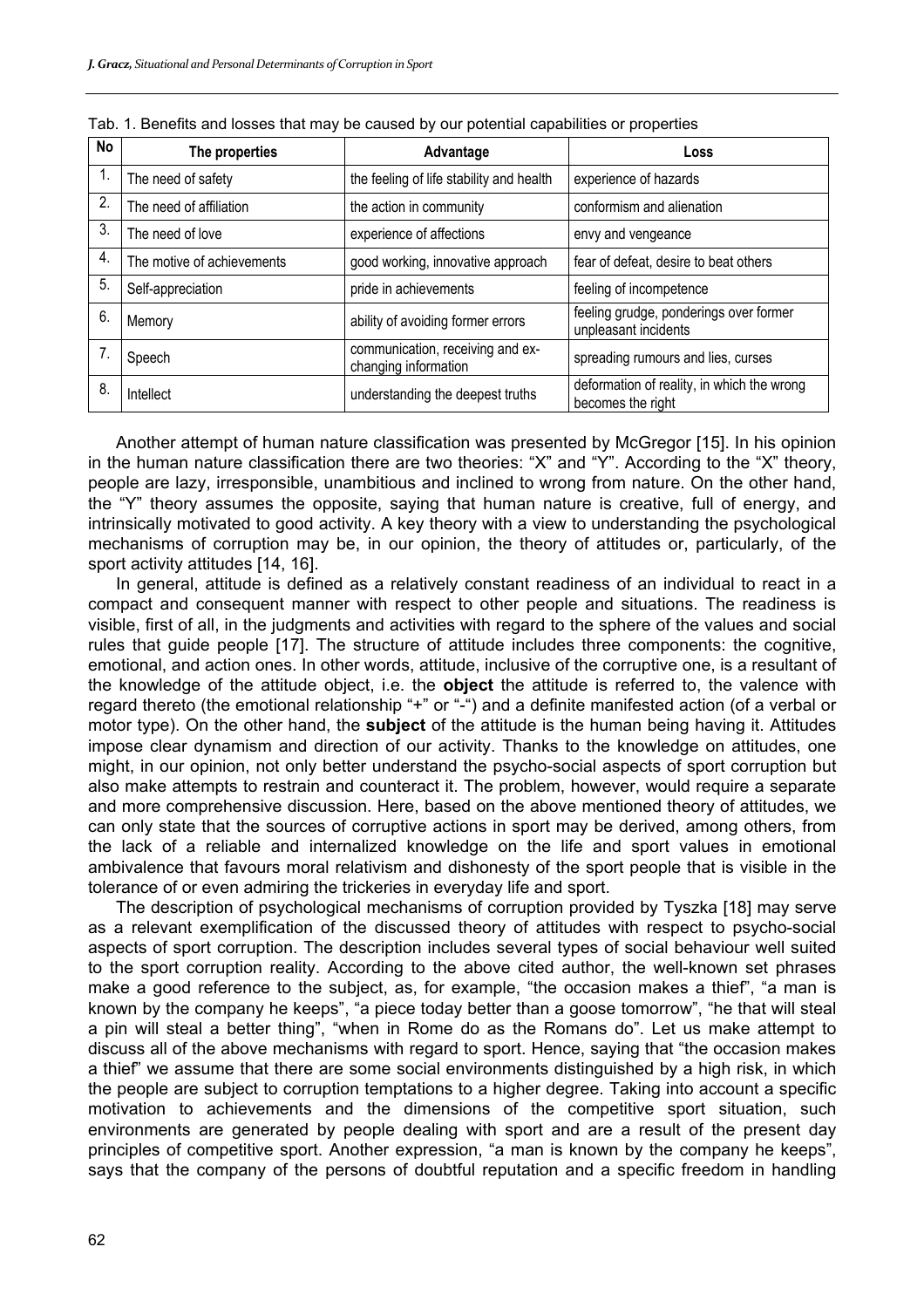money may be conducive to the fact that sports people acting in the circle of unclear gratifications and fees gradually lose their sensitivity to moral deterioration. They apparently identify themselves with the existing system thus becoming a part of it. This favours a false morality – take when the occasion arises and do not ask. Another proverb says "a piece today better than a goose tomorrow". In the environment of sport people the present is clearly preferred. This is certainly due to the temporary character of a sports career or circumstances and a relatively young age of sports people. The proverb "he that will steal a pin will steal a better thing" formulates another type of criminal social behaviours. The formula indicates the risk of familiarizing with growing corruption. Sport people exposed to temptations at first begin to succumb to them only to a small degree, ending with more significant trickeries. According to Tyszka [18], the power of the principle is based on one of important motivations of human being, i.e. the motivation to reduce cognitive dissonance. This might be considered as an initial slight infringement of honesty and its more and more important violation afterwards.

The author cited above also makes reference to another known saying "when in Rome do as the Romans do". Many experiments of social psychology show the power of the environment influence on an individual [14]. In sports activity the influence and pressure exerted on an individual is commonly known, particularly in sport ensembles where an integrated activity based on social decentration arises. It is manifested by resignation from one's own ambition in favour of the ensemble. In the case of sport corruption such a community life may lead to misconditioned solidarity. Such an effect is intensified by the fact that a sport situation is the so-called strong situation, i.e. distinguished by permanent and repeatable rules [19], thus being conducive to irregular connections, friend groups and illegal arrangements. In result the sport environment becomes a hermetic system that hardly accepts outsiders distinguished by different thinking [20]. Hence, in order to be promoted and to achieve the expected benefits one must adopt the values and style characteristic of the environment, which unfortunately often includes corruption practices too.

## **From the Research Front**

The above presented theoretical analysis of selected psycho-social aspects of sport corruption may incline to an attempt of empirical verification of some of them. Such research has been conducted, and its results are presented below.

Among the controlled aspects there are, among others, problems of corruption susceptibility of the sport environment against a background of the other social environments, differentiation of corruption among various sport disciplines and kinds of sport, and significance of selected factors conducive to corruption in sport. Moreover, the data are presented that depict significance of particular dimensions of a competitive sport situation with respect to the level of sport corruption and differentiation of susceptibility to corruptive behaviours in various groups of sports people.

The studies have been carried out with the method of competent judges. The group of the judges included 66 persons, among them students of extramural courses and academic teachers of the University of Physical Education.

Let us begin the discussion of the collected results with evaluation of corruption susceptibility of the sport environment against a background of other professional environments. The relevant data are shown in Fig. 1.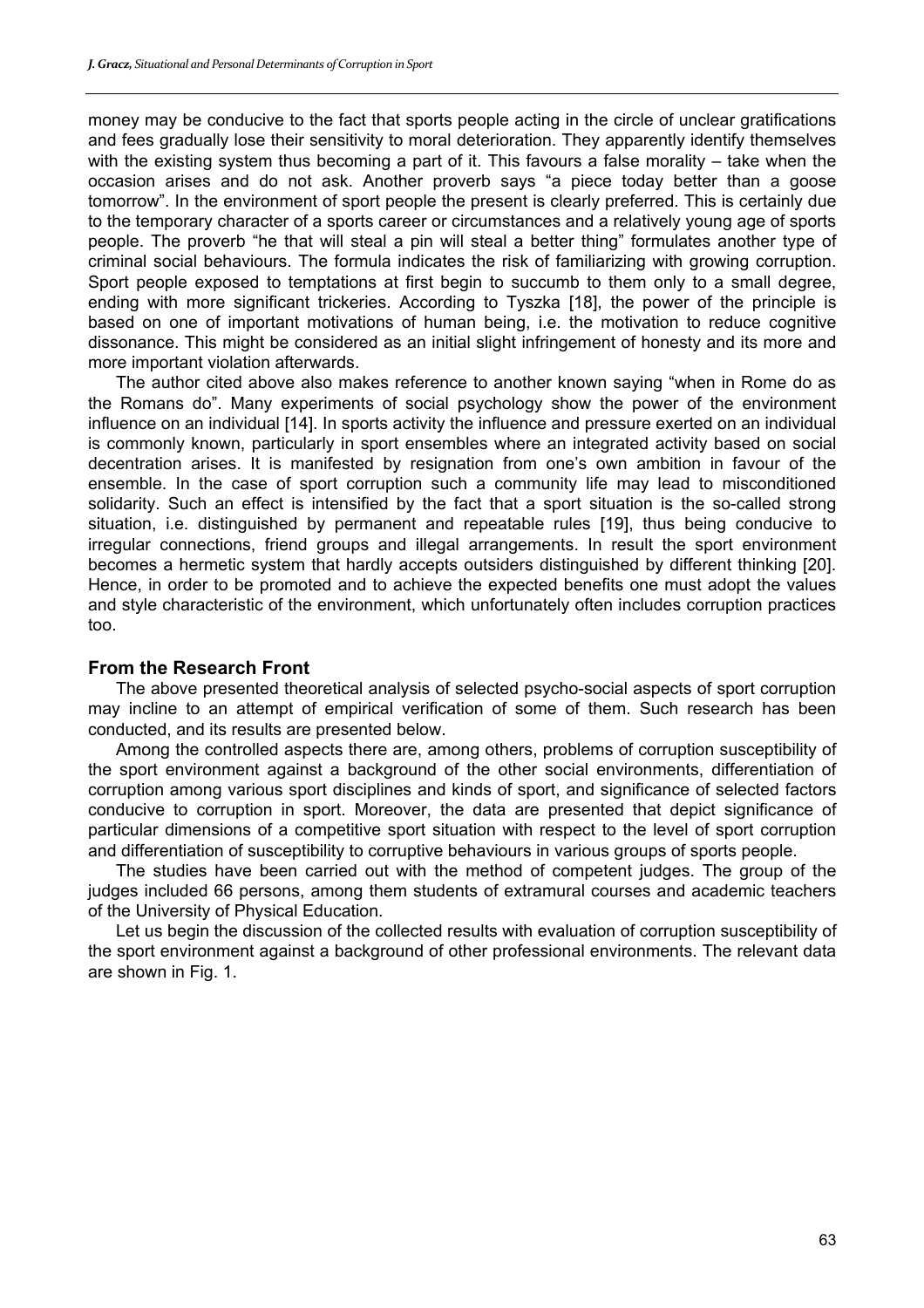



Fig. 1. Corruption susceptibility in terms of the social/professional environment

As it can be seen the sport environment, in compliance with the opinion of the inquired people, does not belong to the most susceptible to corruption. The results collected for the political, medical, and clerical environments exceed the data obtained for the sport one. Such a condition may be considered as comparable to the data presented by Kojder [7].

Distribution of the corruption susceptibility level among particular sport disciplines is shown in Fig. 2.



Fig. 2. Corruption susceptibility in terms of the sport discipline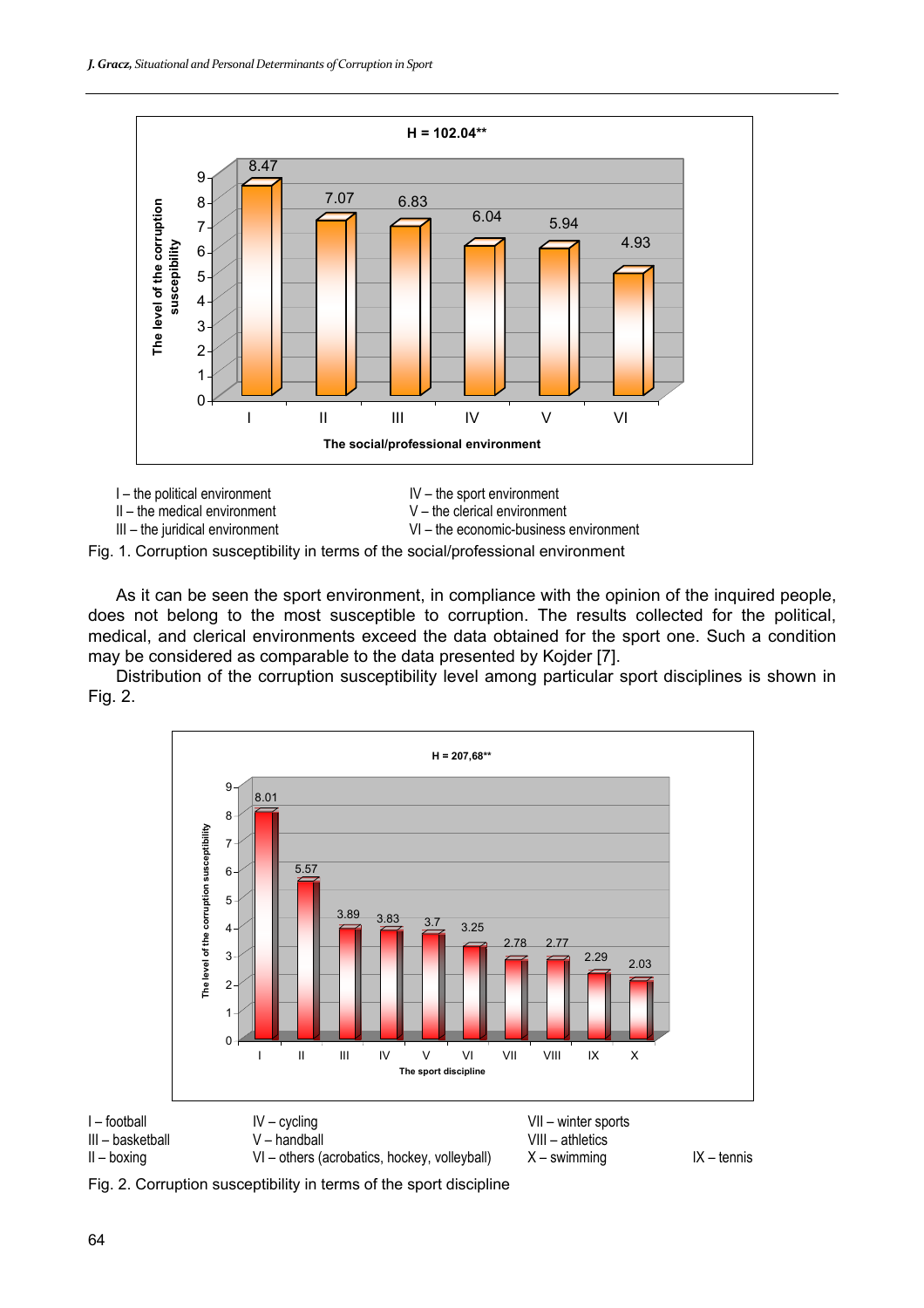According to a common social judgment, the highest level of corruption susceptibility is assigned to football that predominates the other sport disciplines in this disgraceful field. The meaning of the difference may be depicted by high variability of the tested feature (H=207.7<sup>\*\*</sup>). The other disciplines of high evaluation of corruption susceptibility are boxing and basketball. The lowest susceptibility levels are assigned to athletics and tennis. It should be noticed that the collective disciplines are particularly susceptible to corruption (Fig. 3). The difference between them and individual sport disciplines is statistically significant ( $z = -5.16**$ ).





Fig. 3. Corruption susceptibility in individual and collective sport disciplines  $z = -5.16**$ 

The investigated people have been inquired for the meaning for corruption susceptibility of such significant factors of the reality of present day competitive sports as its organization system, the sphere of ideas and values of the present day sports, and individual features of sports people. It was found (Fig. 4) that sports people's individual features have been considered as the most decisive for sport corruption. The next factor was the sport organization system, while the sphere of sport ideas and values was considered as the slightest reason for it.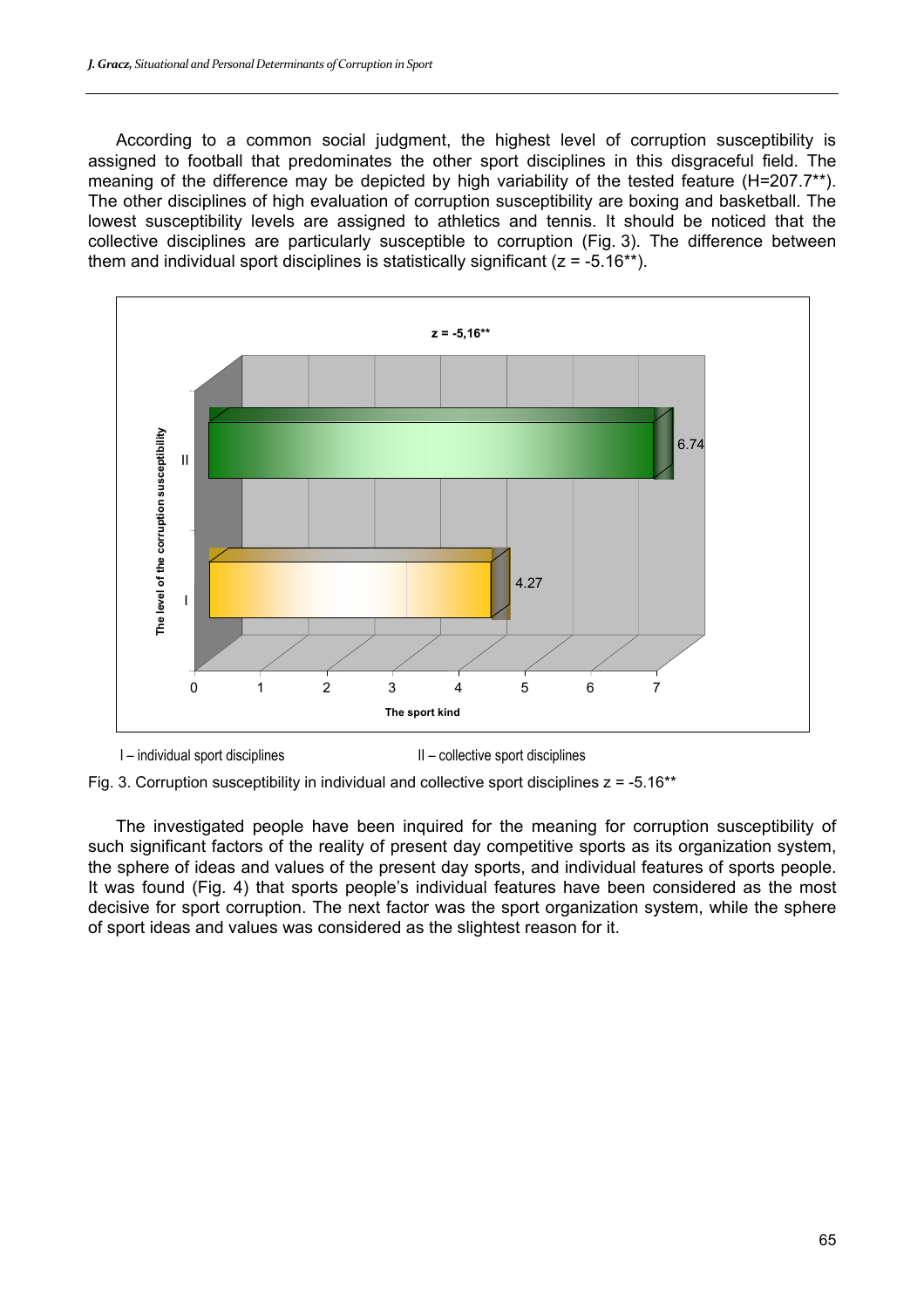



Fig. 4. The factors conducive to sport corruption

An analysis of the dimensions of a competitive sport situation, taking into account their corruptive meaning (Fig. 5), enabled stating that sport corruption is caused to the highest degree by the pressure of social receipt, the requirement of maximization and the need of competing. It may be considered that such an approach to corruption conditions is related to the former analysis of the prototype of a competitive sport situation.



 $IV -$  training duration and difficulty  $V -$  intensive motor activity

Fig. 5. Dimensions of the sport situation promoting corruption in sport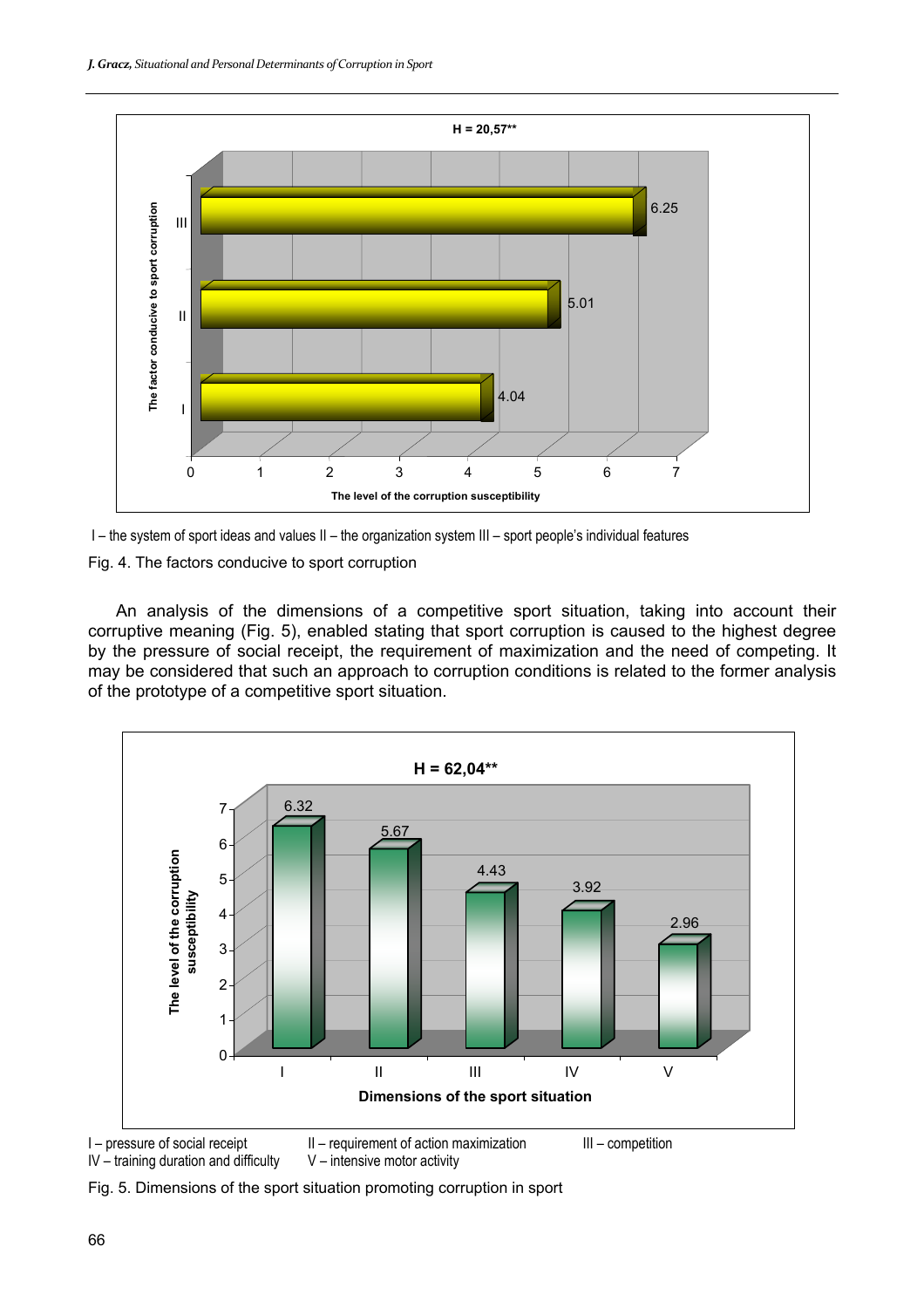



The meaning of the "human factor" for sport corruption has been discussed above. It is illustrated in Fig. 6. It presents an appraisal of corruption susceptibility levels of particular environments of sports people. At the foremost position in this negative classification there are sport judges, further positions belonging to activists and sponsors. The most moderate evaluation is assigned to coaches and competitors. Such a condition is confirmed by some available opinion sources related to the subject [20, 11].

The last among the considered questions is related to selected mental features of the sport people that are conducive to corruption. The relevant data are shown in Fig. 7.



- 
- -
- IV desire of avoiding life defeats VIII unconcerned morality in sport
- I eager for sport success V compliance with illegal arrangements IX relativism in sport fair-play ethics

II – eager for success in life  $VI$  – desire for avoiding sport defeat  $X$  – the lack of knowledge on sports ethics rules<br>III – desire of easy living  $VII$  – conviction that sport should give benefits  $XI$  – the lack of kno

III – desire of easy living VII – conviction that sport should give benefits XI – the lack of knowledge on sports law rules

Fig. 7. Mental features of sports people that are conducive to corruption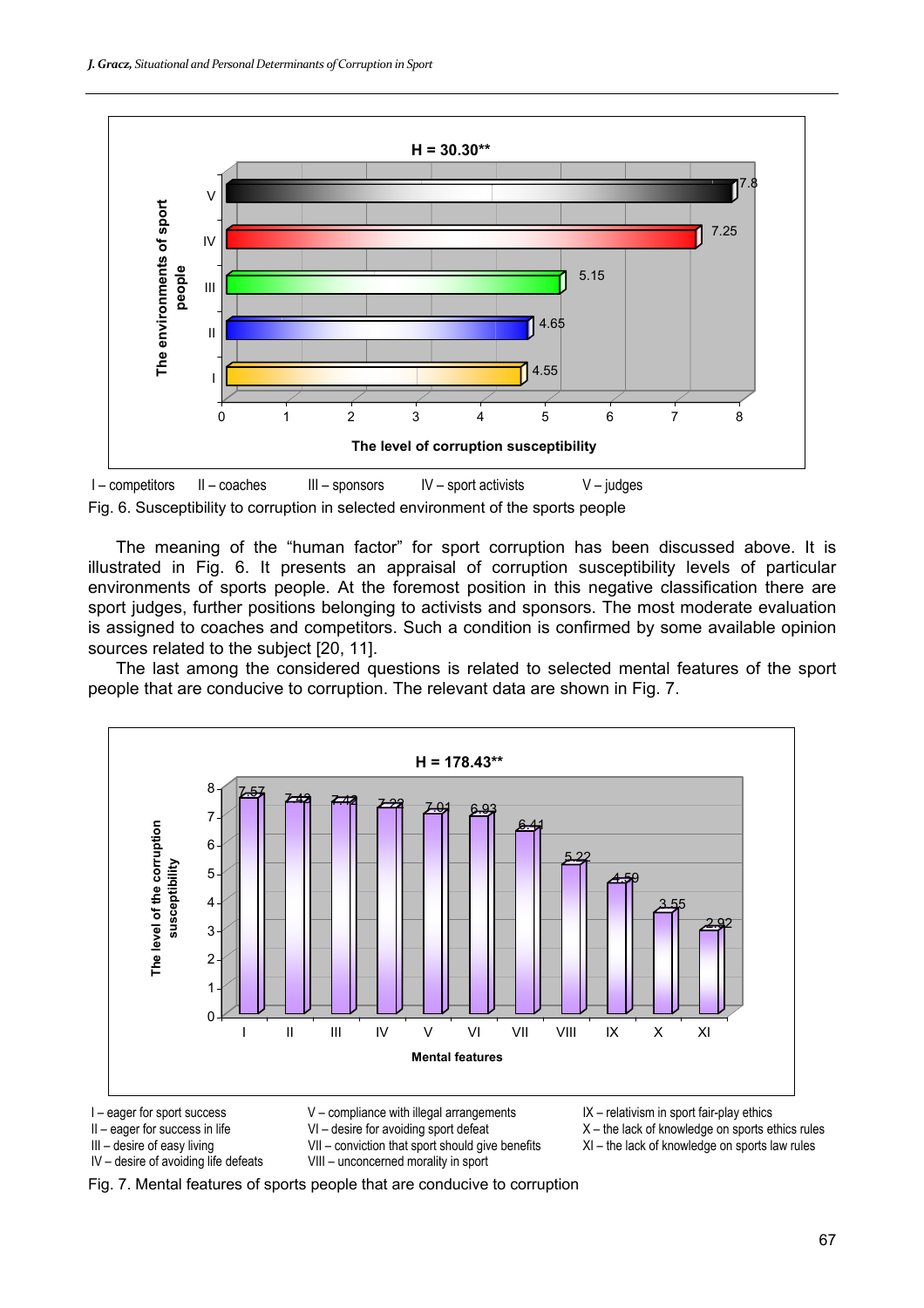Results presented in Fig. 7 allow stating that a higher level of sport corruption susceptibility is promoted by individual eagerness for sport and life success, the desire of easy living and avoiding life defeats, and compliance with illegal arrangements. The lack of knowledge on the sports law and fair-play ethics rules affects the corruption susceptibility level to a less degree. Such a result may give evidence of predomination of the emotional-motivational over the cognitive factor in evolution of the corruption attitude in sports. Hence, the collected data may indicate the priority of educational action as more efficient in preventing the problem. In result one might say that rather the emotional-motivational than the knowledge sphere should be considered as a focus of possible interaction. To summarize let us formulate several general conclusions.

# **Conclusions**

Specific situational dimensions arising in competitive sport may offer facilities for sport corruption.

The level of inclination to corruption is significantly differentiated among particular sport kinds and disciplines.

Among the basic individual features of sports people that might promote the corruptive behaviour one may mention the need of success, the desire of easy living and a fear of sports and life defeats.

Any attempts of an efficient diagnosis and prevention of the phenomenon of corruption in sport besides penalization should be made with consideration of the psycho-social aspects.

## **References**

- 1. Tomaszewski T. Człowiek jako podmiot i człowiek jako przedmiot [in Polish] [A Man as a Subject and as an Object]. In: Reykowski J, editor. *Studia z psychologii emocji, motywacji i osobowości [Studies in psychology of emotions, motivation and personality].* Wrocław: Zakład Narodowy im. Ossolińskich; 1985, 72.
- 2. Gracz J. Sport wyczynowy jako prototyp psychospołeczny [in Polish] [Professional sport as a social prototype]. *Sport Wyczynowy* 2003:5-6;55-61.
- 3. Zaleski Z. Psychologia zachowania celowego [in Polish] [Psychology of a purposeful action]. Warszawa: PWN; 1991.
- 4. Brzeziński J, Kowalik S. Społeczne uwarunkowania diagnozy klinicznej [in Polish] [Social conditioning of clinical diagnosis] In: Sęk H, editor. *Społeczna psychologia kliniczna [Social clinical psychology*]. Warszawa: PWN; 1991.
- 5. Gracz J. Psychospołeczne uwarunkowania aktywności sportowej człowieka [in Polish] [Psycho-social conditioning of human sports activity] Monografie nr 332. Poznań: AWF; 1998.
- 6. Krasicki S. A to narty właśnie… [in Polish] [And that' what skiing is...] Kraków: FALL; 2006.
- 7. Kojder A. Strategie przeciwdziałania korupcji doświadczenia polskie [in Polish] [Stategies of fighting corruption – Polish experience]. In: Kodera A, Sadowski A, editors. *Klimaty korupcji [Climate for corruption*]. Warszawa: Centrum im. Adama Smitha & Wydawnictwo Naukowe Semper; 2002, 47-70.
- 8. Płoskonka J. Korupcja zagrożenia i metody jej zwalczania. Empiryczne badania nad poziomem korupcji [in Polish] [Corruption – threads and ways of preventing. Empirical research on the corruption level]. *Służba Cywilna* 2003:6;115-118.
- 9. Żurowska R, Piskorski J. Korupcja w sporcie [in Polish] [Corruption in sport]. *Sport Wyczynowy* 2003:9- 10;56-70.
- 10. White Paper on Sport. UE Commission, Brussels
- [http://ec.europe.eu/sport/document/wp\_on\_sport\_pl.pdf] [accessed 2007].
- 11. Rapkiewicz M. Korupcja w sporcie. Proponowane zmiany w prawodawstwie [Corruption in sport. Suggested changes in legislation]. [http://www.stopkorupcji.org/artykul.php] [accessed 2007].
- 12. Szwarc A. J. (red.): Odpowiedzialność dyscyplinarna w sporcie [in Polish] [Disciplinary responsibility n sport]. UAM, Poznań 2001.
- 13. Zięba M OP. Korupcja przeciw wolności [in Polish] [Corruption against freedom]. In: Kodera A, Sadowski A, editors. *Klimaty korupcji [Climate for corruption].* Warszawa: Centrum im. Adama Smitha & Wydawnictwo Naukowe Semper; 2002, 12.
- 14. Zimbardo PG, Ruch FL. Psychologia i życie [in Polish] [Psychology and life]. Warszawa: PWN; 1988.
- 15. McGregor D. The human side of enterprise. New York: McGraw-Hill; 1960.
- 16. Gracz J, Sankowski T. Psychologia aktywności sportowej [in Polish] [Psychology of sports activity]. Podręczniki nr 58. Poznań: AWF; 2007.